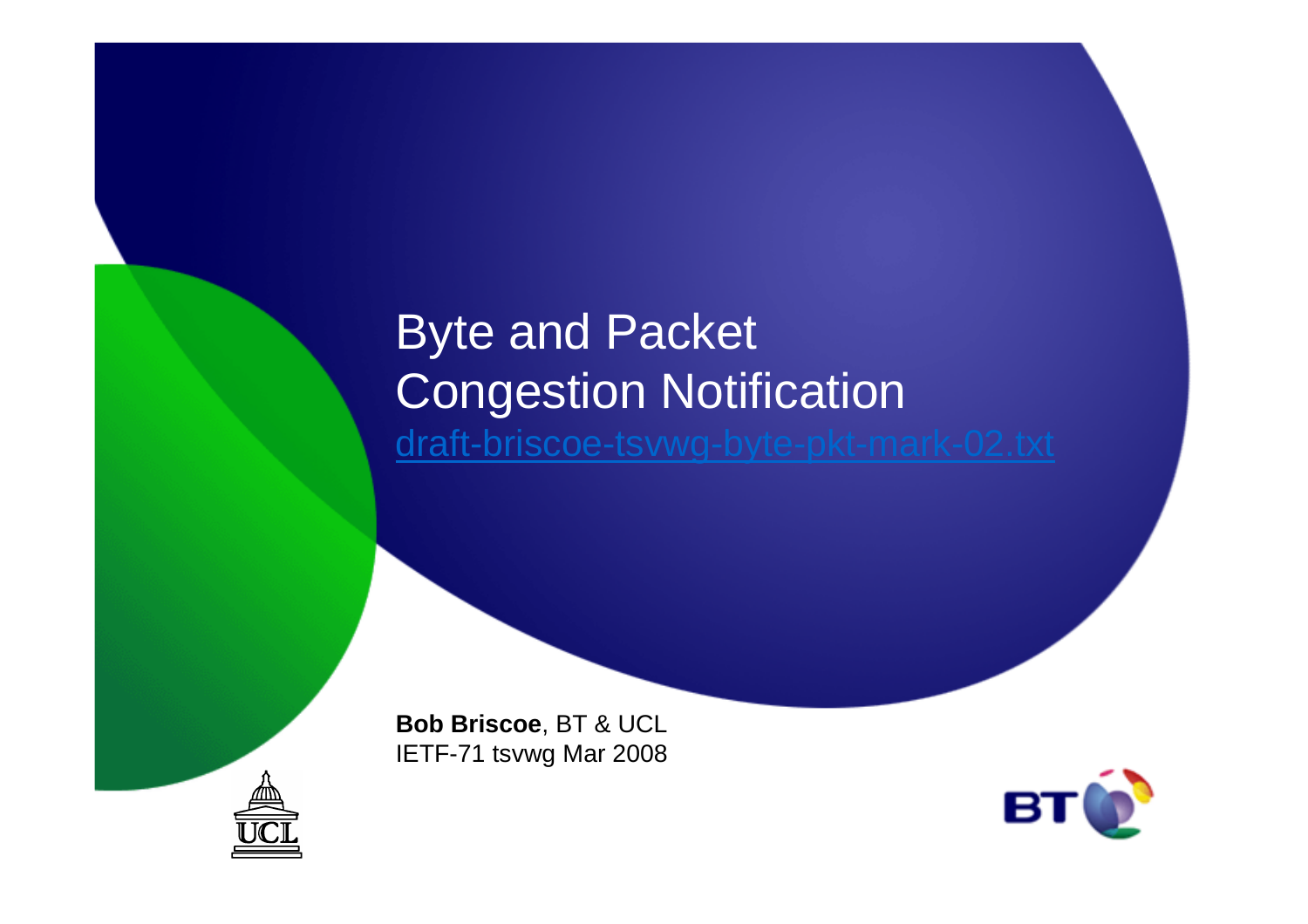# updated individual draft

- • Byte and Packet Congestion Notification
	- **updated draft:** draft-briscoe-tsvwg-byte-pkt-mark-02.txt • updated draft:
	- •**intended status:** informational
	- **immediate intent:** move to WG item

#### reminder (exec summary)

- • question: in any AQM (e.g. RED drop, RED ECN, PCN) should we allow for packet-size when network writes or when transport reads a loss or mark?
- $\bullet$ propose AQM SHOULD NOT give smaller packets preferential treatment
- •adjust for byte-size when transport reads NOT when network writes

Terminology: RED's 'byte mode queue measurement' (often called just 'byte mode') is OK, only 'byte mode packet drop' deprecated

NOTE: don't turn off RED completely: drop-tail is as bad or worse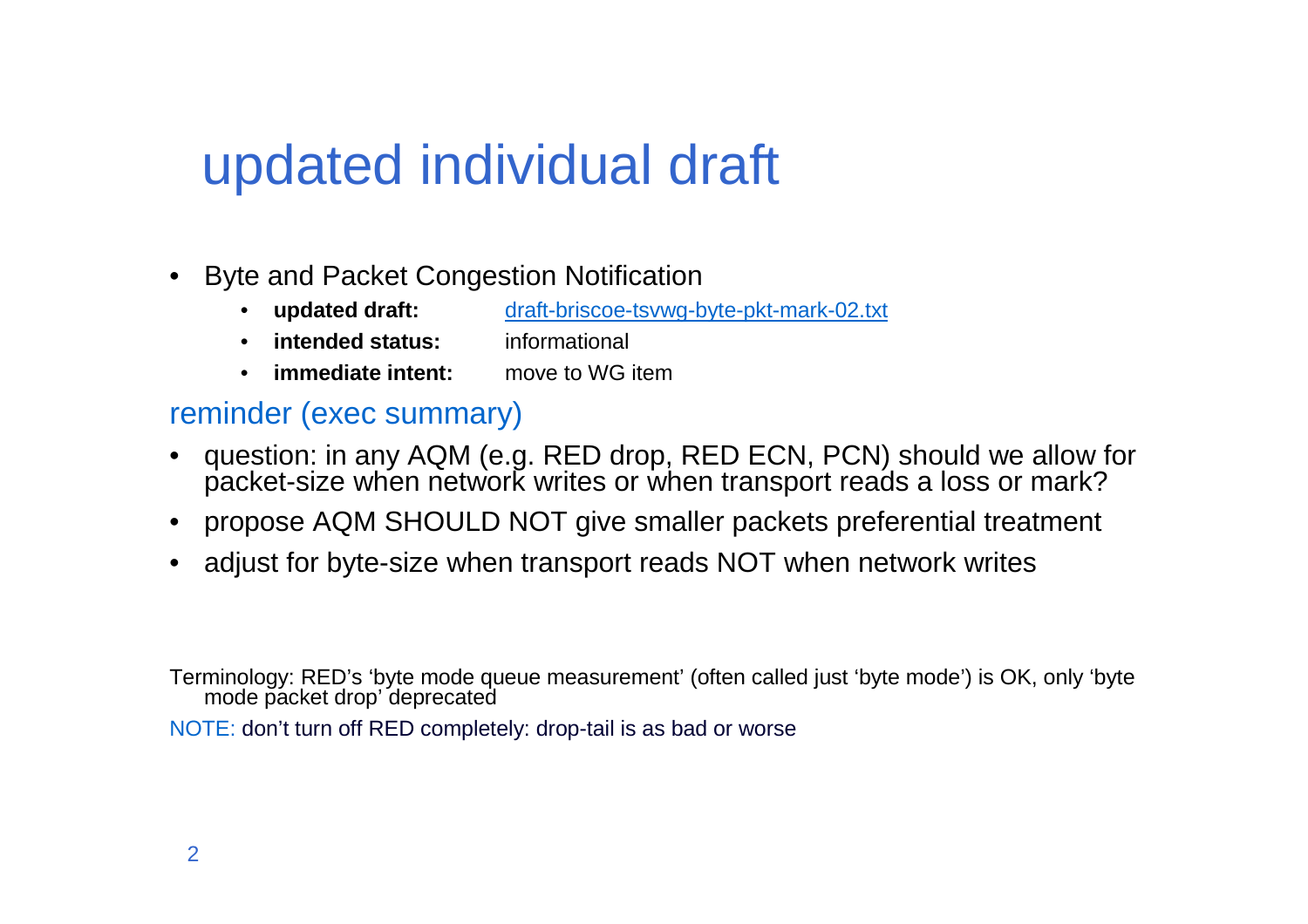### why decide now?between transport & network

- • near-impossible to design transports to meet guidelines [RFC5033]
	- •if we can't agree whether transport or network should handle packet size
- DCCP CCID standardisation
	- hard to assess TFRC small packet variant experiment [RFC4828]
- • PCN marking algorithm standardisation
	- imminent (chartered) but depends on this decision•
- • part of answering ICCRG question
	- what's necessary & sufficient forwarding hardware for future cc?
	- •ICCRG open issues draft intends to incorporate this I-D by ref
- given no-one seems to have implemented network layer bias
	- advise against it before we're stuck with an incompatible deployment fork•
- what little advice there is in the RFC series (on RED) is unclear:
	- it seems to give perverse incentives to create small packets
	- •it seems to encourage a dangerous DoS vulnerability
- • encouraging larger PMTUs by not favouring smaller ones
	- •may start to solve other scaling problems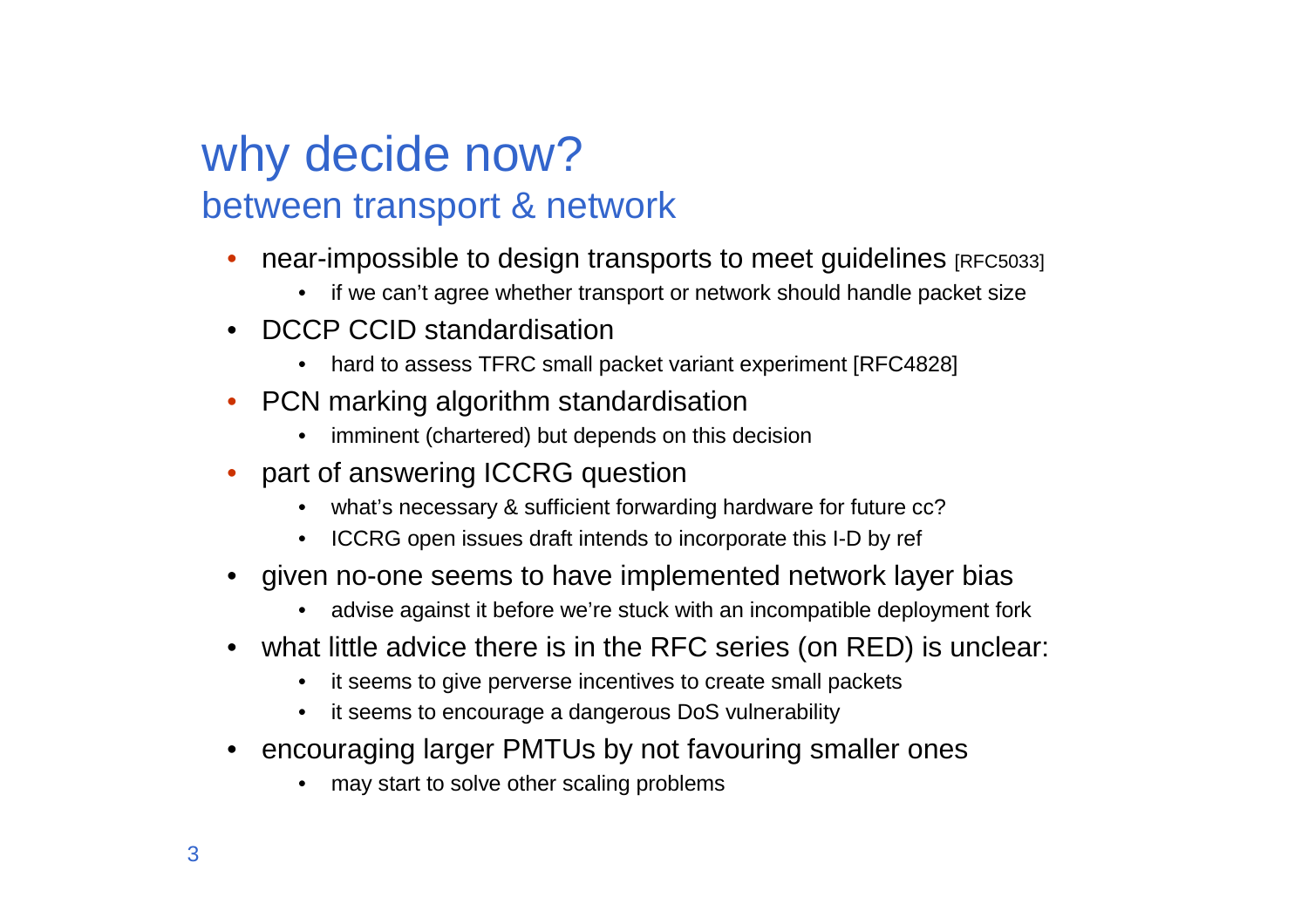#### widespread updates & restructuringfollowing long discussion at IETF-70 with Sally Floyd

#### deltas summarised in draft

full diff at <www.cs.ucl.ac.uk/staff/B.Briscoe/pubs.html#byte-pkt-mark>

- explained why I-D advice doesn't deprecate 'buffer carving'
- • distinguished separate arguments against:
	- •normalising TCP's bit-rate with packet-size in queues
	- •favouring control packets by queues favouring small packets
- added test whether a congestion ctrl scales with pkt size
- gave up trying to coin a word for both drop & ECN
- generalised to all congestible forwarding, not just IP
	- ie any queue, but also non-queue examples (wireless)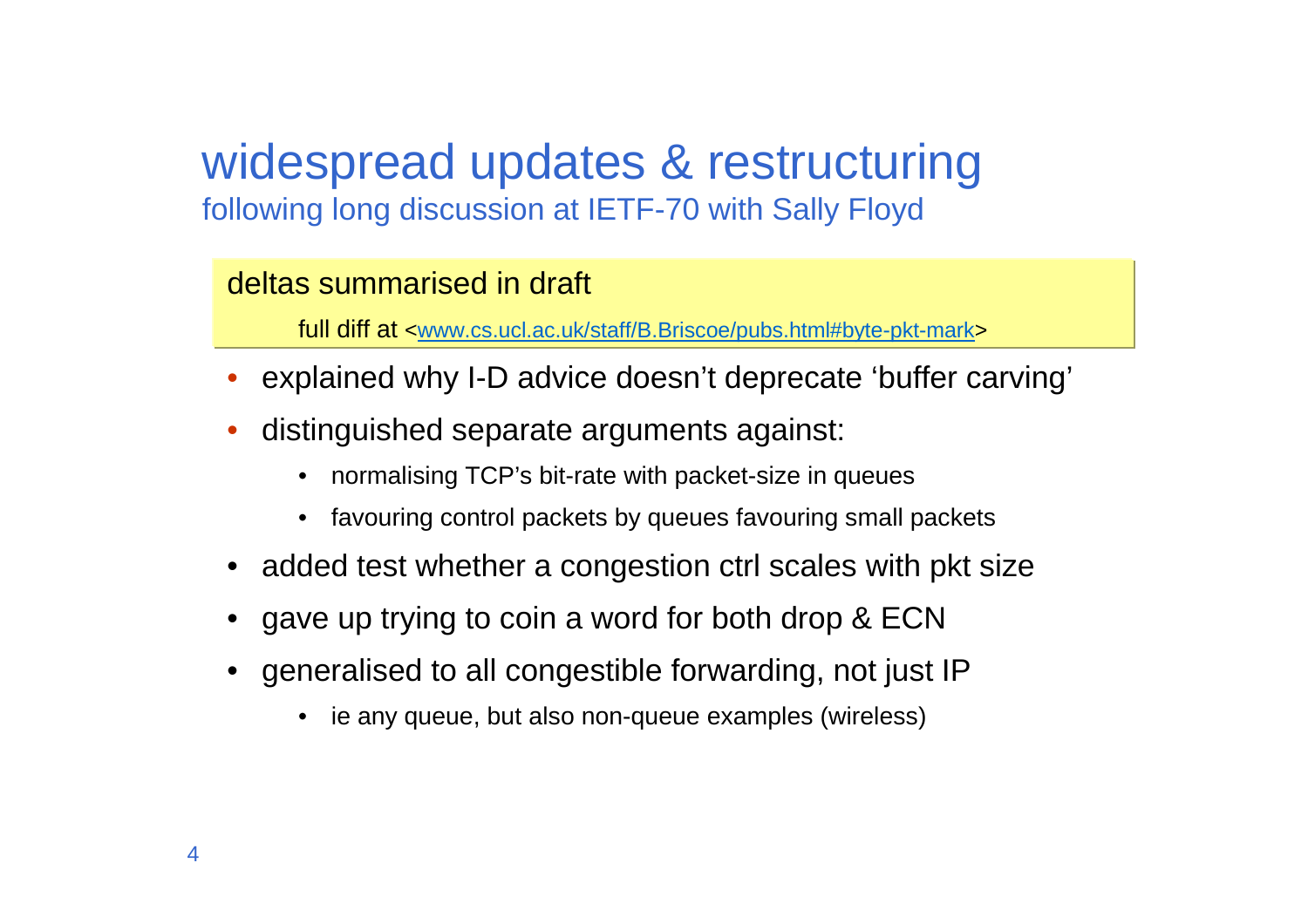### non-issue'buffer carving': fixed size packet buffers

- • some memory carved into pools of different fixed size pkt buffers
	- •Q. can favour small packets, so are we deprecating what already exists?
	- A. no
- • this I-D distinguishes two issues
	- 1. whether to measure congestion in packets or bytes
	- 2. whether dropping or marking a specific packet depends on its size
- 1. measuring congestion of fixed size packet buffers
	- should be, and is, in packets relative to max no of buffers for size of pkt  $\bullet$
	- • borrowing of large buffers by small packets simply means smaller packets see a max no of buffers that includes the larger buffers
	- smaller packets see less drop because they actually do cause less congestion $\bullet$
- 2. dropping or marking a specific packet
	- •doesn't depend on its own size in any of these architectures (complies with I-D)

BTW, artificially favouring small pkts (e.g. RED byte-mode drop) designed to advantage small packets far more than the outcome of buffer carving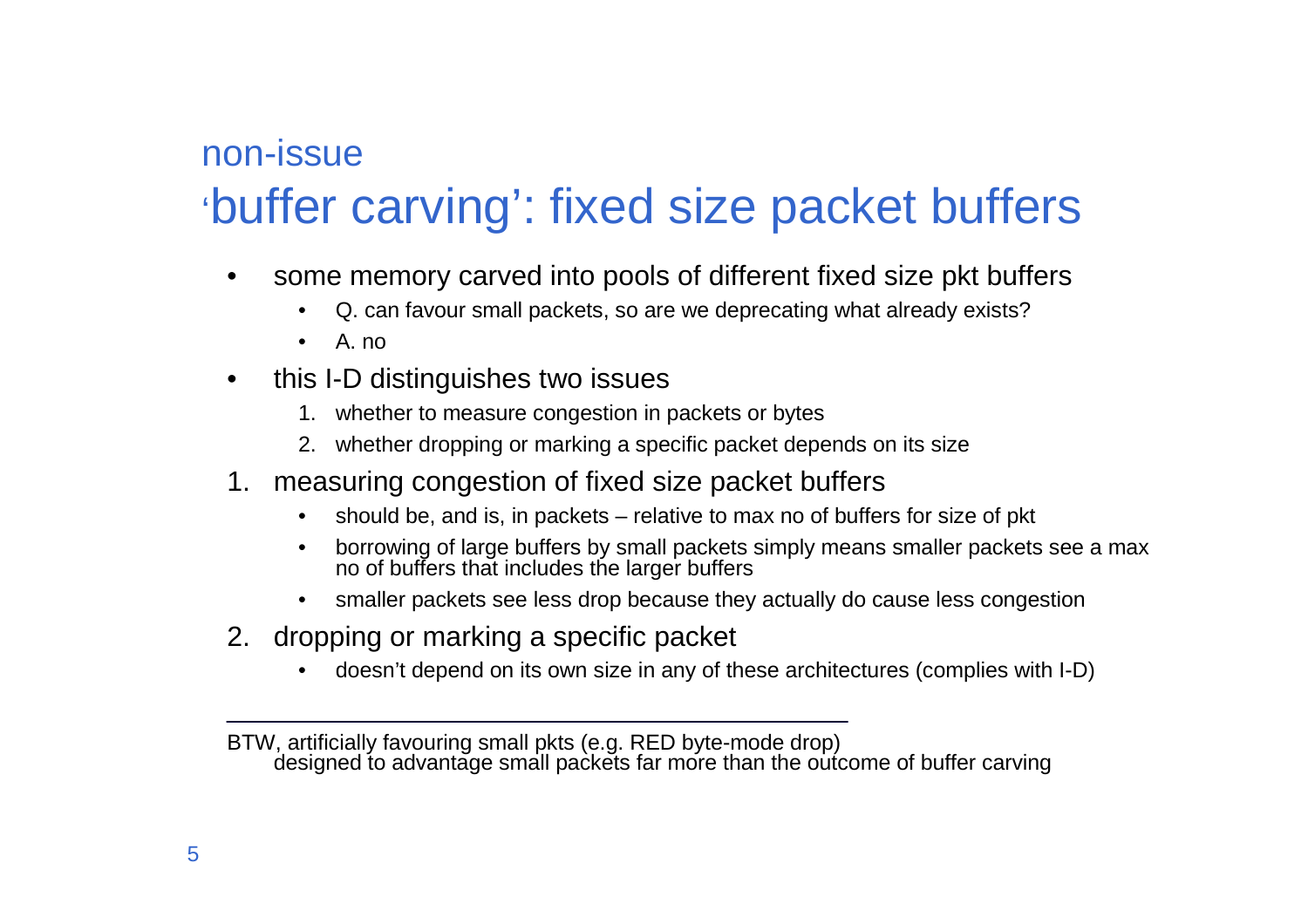## expedients have unintended consequences

tempting to reduce drop for small packets

- drops less control packets, which tend to be small
	- SYNs, ACKs, DNS, SIP, HTTP GET etc
- $\bullet\,$  but small != control
	- favouring smallness will encourage smallness, not 'controlness'
		- malice: small packet DoS
		- innocent experimentation: "Hey, smaller packets go faster"OS tweaks, application evolution

#### principles, not expedients

- I-D sets principle and now gives numerous examples of
	- good transport practices making control packets robust to drop
	- most now in progress through IETF transport area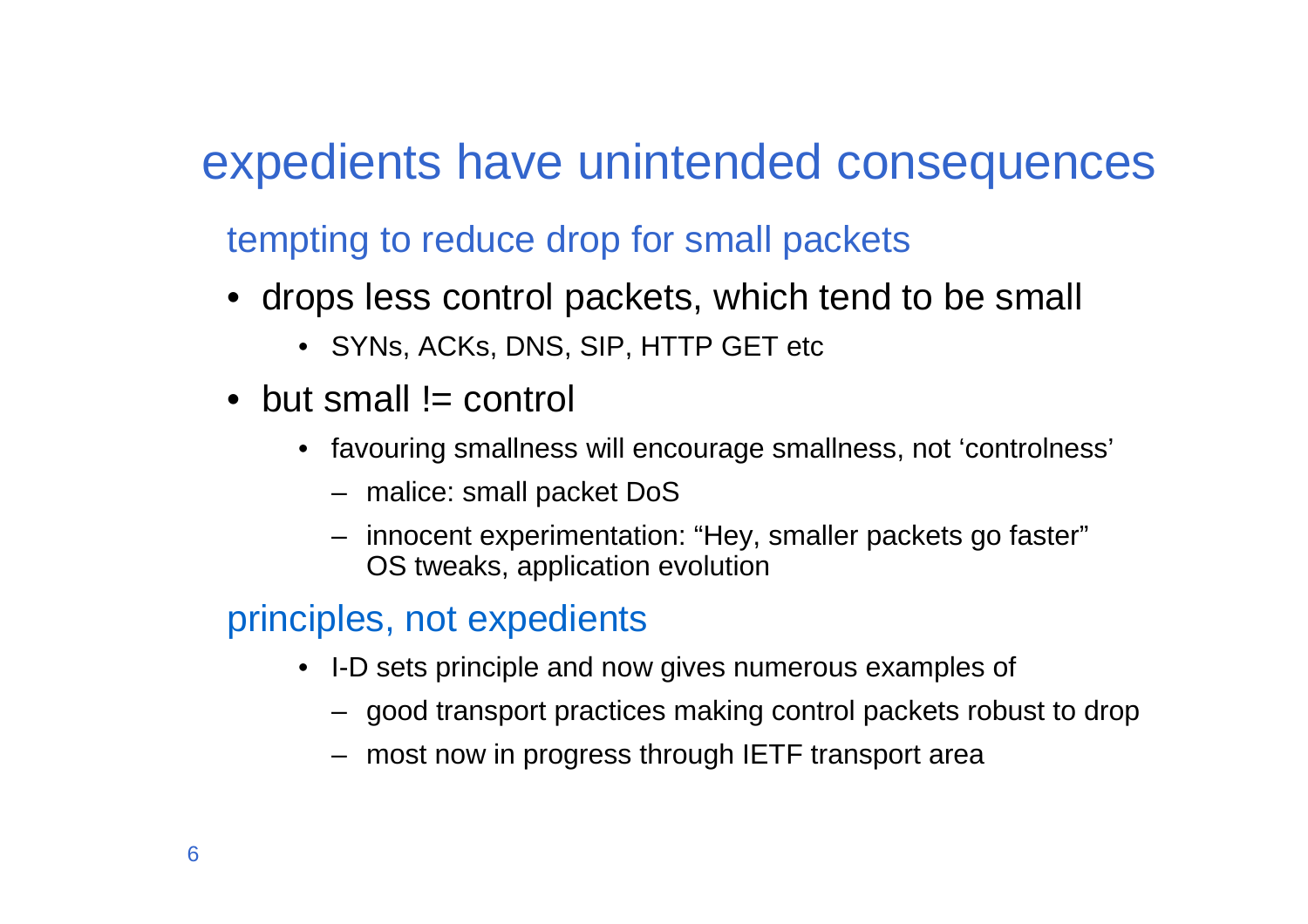# conclusion

- unequivocal UPDATE to RFC2309 ('RED manifesto')
	- adjust for byte-size when transport reads NOT when network writes
	- previously gave both options with 'more research needed'
- all known implementations follow this advice anyway
	- retrospective tidy-up to RFC series
- still some consensus to reach
	- but should be as WG item now
	- $\bullet$ if WG item, I'll spend time compressing the incremental additions